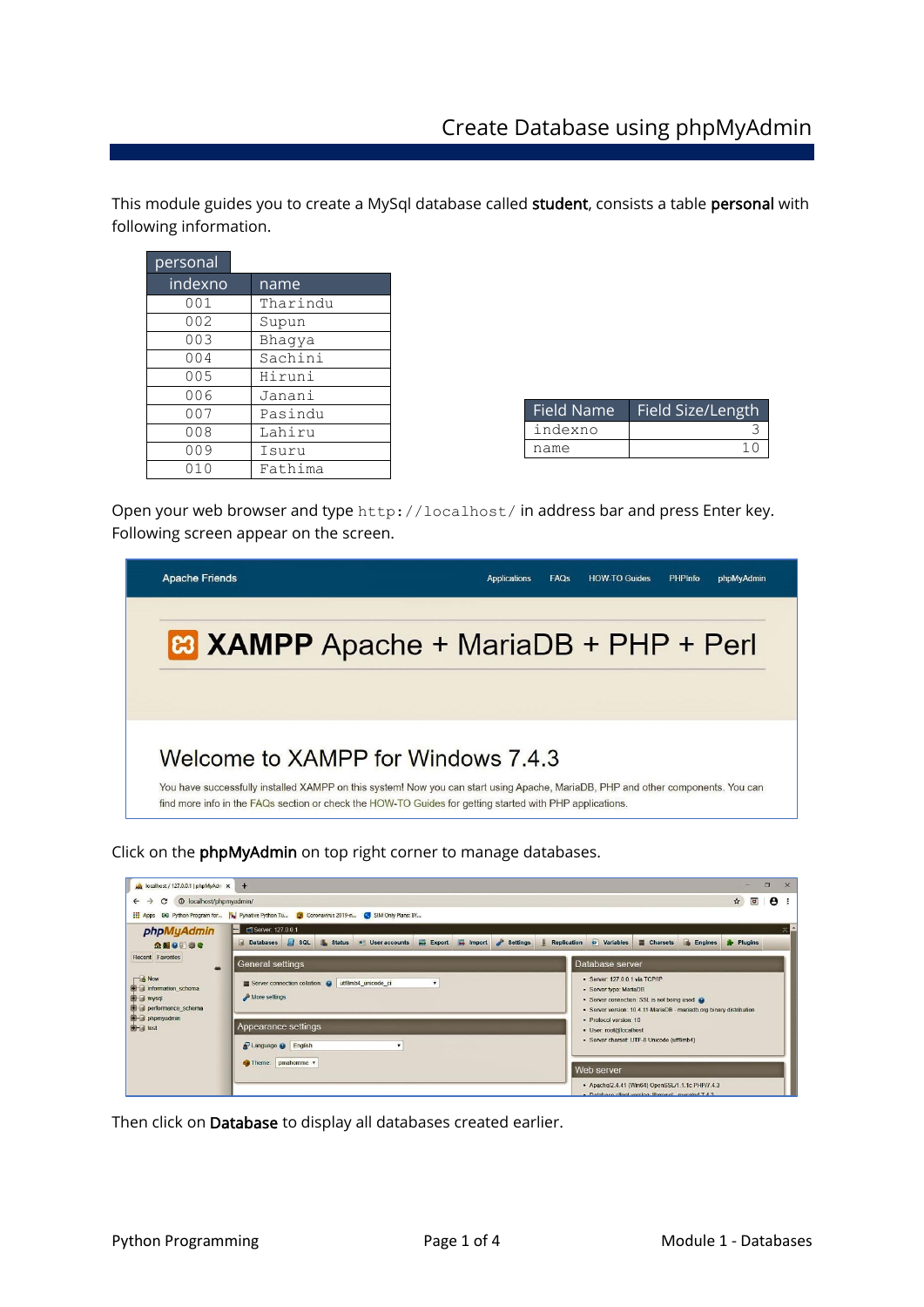| <sup>O</sup> localhost/phpmyadmin/server_databases.php<br>C<br>$\rightarrow$<br>$\leftarrow$<br>Apps 86 Python Program for<br><b>Xy</b> Pynative Python Tu<br>Server: 127.0.0.1<br>phpMyAdmin<br><b>Databases</b><br>企图 ◎ ◎ ◎ ◎<br>Recent Favorites<br><b>Databases</b><br>$rac{1}{2}$<br>$\Box$ New<br>Create database<br><b>Bill information</b> schema<br><b>B</b> a mysql<br>student<br>performance schema<br>phpmyadmin<br>Database a | SIM Only Plans: BY<br>Coronavirus 2019-n<br>$\Box$ sq.<br><b>Status</b><br>a User accounts<br>utf8mb4 general ci                                                                                                                                                                                                                                                                      | $E$ <b>Export</b><br>۰.<br>Create | Import | <b>A</b><br><b>Settings</b> | <b>Replication</b> | $\bullet$ Variables | Charsets | <b>Co</b> Engines | $\boldsymbol{\hat{x}}$<br>$\overline{a}$<br>Plugins | $\boldsymbol{\Theta}$ | ÷ |
|--------------------------------------------------------------------------------------------------------------------------------------------------------------------------------------------------------------------------------------------------------------------------------------------------------------------------------------------------------------------------------------------------------------------------------------------|---------------------------------------------------------------------------------------------------------------------------------------------------------------------------------------------------------------------------------------------------------------------------------------------------------------------------------------------------------------------------------------|-----------------------------------|--------|-----------------------------|--------------------|---------------------|----------|-------------------|-----------------------------------------------------|-----------------------|---|
|                                                                                                                                                                                                                                                                                                                                                                                                                                            |                                                                                                                                                                                                                                                                                                                                                                                       |                                   |        |                             |                    |                     |          |                   |                                                     |                       |   |
| <b>B</b> -B test<br>日<br>information schema<br>mysql<br>performance_schema<br>田<br>$\Box$<br>phpmyadmin<br>$\Box$ test<br>Total: 5<br>Check all<br>$\uparrow$                                                                                                                                                                                                                                                                              | <b>Collation</b><br><b>Action</b><br>utf8_general_c1 am Chock privileges<br>utfanb4 general ci a- Check privileges<br>utf8 general ci all Check privileges<br>utfa bin a Check privileges<br>latin1 swedish_ci m= Check privileges<br>With selected:<br>Drop<br>A. Note. Enabling the database statistics here might cause heavy traffic between the web server and the MySQL server. |                                   |        |                             |                    |                     |          |                   |                                                     |                       |   |

Type student as Database name and click on Create button on right.

Then Create table prompt. Type personal as the table name and change number of columns to 2 as we are going to create a table with two columns; one for the student index number and the other for the student name.

| $\mu$ localhost / 127.0.0.1 / student   p $\times$   | $+$                                                                                                                                                                              | $\Box$                    | $\times$              |
|------------------------------------------------------|----------------------------------------------------------------------------------------------------------------------------------------------------------------------------------|---------------------------|-----------------------|
| C<br>$\leftarrow$<br>$\rightarrow$                   | $\mathbf{\hat{x}}$<br><sup>O</sup> localhost/phpmyadmin/server_databases.php                                                                                                     | $\overline{a}$            | $\boldsymbol{\Theta}$ |
|                                                      | Apps 8G Python Program for % Pynative Python Tu @ Coronavirus 2019-n < SIM Only Plans: BY                                                                                        |                           |                       |
| phpMyAdmin                                           | $\left  - \right $<br>Server. 127.0.0.1 » Database: student                                                                                                                      |                           | 自尊ス                   |
| $\Omega$ alonec                                      | $\Box$ sol<br>Export in Import Coperations and Privileges<br><b>Routines</b><br>$\odot$ Events<br><b>A</b> Structure<br><b>Query</b><br>Search<br>36 Triggers<br><b>Tracking</b> | $\blacktriangledown$ More |                       |
| Recent Favorites<br>60                               | No tables found in database.                                                                                                                                                     |                           |                       |
| $\Box$ New<br>information schoma<br><b>B</b> a mysql | Create table                                                                                                                                                                     |                           |                       |
| el-performance_schema<br>phpmyadmin                  | Number of columns: 2<br>personal<br>Name:                                                                                                                                        |                           |                       |
| $\leftarrow$ student                                 |                                                                                                                                                                                  |                           | Go                    |
| <b>B</b> a test                                      |                                                                                                                                                                                  |                           | н                     |

Type indexno as the first field name of the table, change field type to VARCHAR, and set length to 3. Move to second field name, type name as field name, change field type to VARCHAR, and set length to 10 and click Save.

| $\mu$ localhost / 127.0.0.1 / student / p $\times$<br>$\rightarrow$<br>$\mathbf{C}$<br>$\leftarrow$                                                        | $+$<br>© localhost/phpmyadmin/server_databases.php                                                                 |                                |                                    |                |                                |                                           |                   |                        |              |                        | <b>September</b><br>ভ<br>$\hat{p}$ | X<br>$\Box$<br>$\boldsymbol{\Theta}$<br>÷ |
|------------------------------------------------------------------------------------------------------------------------------------------------------------|--------------------------------------------------------------------------------------------------------------------|--------------------------------|------------------------------------|----------------|--------------------------------|-------------------------------------------|-------------------|------------------------|--------------|------------------------|------------------------------------|-------------------------------------------|
| Apps 86 Python Program for By Pynative Python Tu 6 Coronavirus 2019-n                                                                                      |                                                                                                                    |                                | SIM Only Plans: BY                 |                |                                |                                           |                   |                        |              |                        |                                    |                                           |
| phpMyAdmin<br>$\triangle$ and $\Theta$ of $\Theta$                                                                                                         | Server: 127.0.0.1 » Database: student » [ Table: personal<br>$\overline{ }$<br><b>Browse</b><br><b>M</b> Structure | $\Box$ sq.                     | <b>See Insert</b><br><b>Search</b> | $E$ Export     | Import                         | a Privileges                              | Operations        | <b>Co</b> Tracking     | 36 Triggers  |                        |                                    | 画下                                        |
| Recent Favorites<br>$\infty$                                                                                                                               | Table name: personal                                                                                               |                                | Add 1                              | $column(s)$ Go |                                |                                           |                   |                        |              |                        |                                    |                                           |
| $\Box$ New<br>information schema<br><b>B</b> mysql<br><b>B-a</b> performance schema<br><b>Debuty</b> phpmyadmin<br><b>E</b> -B student<br><b>B</b> at test | <b>Name</b><br>Type @                                                                                              |                                | Length/Values (                    | Default @      | <b>Collation</b>               |                                           | <b>Attributes</b> | <b>Null Index</b>      |              |                        | <b>A.J</b> Comments                |                                           |
|                                                                                                                                                            | indexno<br><b>Pick from Central Columns</b>                                                                        | <b>VARCHAR</b><br>$\mathbf{v}$ | 3                                  | None           | $\rightarrow$ [[ $\rightarrow$ | $\mathbf{v}$                              |                   | $\mathbf{r}$<br>$\Box$ | $\mathbb{R}$ | $\mathbf{v}$<br>$\Box$ |                                    |                                           |
|                                                                                                                                                            | name<br><b>Pick from Central Columns</b>                                                                           | VARCHAR<br>۰                   | 10                                 | None           | $\mathbf{v}$                   | ۰                                         |                   | Θ<br>$\mathbf r$       | $\sim$       | 目<br>$\bullet$         |                                    |                                           |
|                                                                                                                                                            | Structure @                                                                                                        |                                |                                    |                |                                |                                           |                   |                        |              |                        |                                    |                                           |
|                                                                                                                                                            | Table comments:                                                                                                    |                                | <b>Collation:</b>                  |                | $\mathbf{r}$                   | Storage Engine:<br>InnoDB<br>$\mathbf{r}$ |                   |                        |              |                        |                                    |                                           |
|                                                                                                                                                            | <b>PARTITION definition:</b><br>Partition by:<br>Partitions                                                        | $\mathbf{r}$                   | (Expression or column list         |                |                                |                                           |                   |                        |              |                        |                                    |                                           |
|                                                                                                                                                            |                                                                                                                    |                                |                                    |                |                                |                                           |                   |                        |              |                        | <b>Preview SQL</b>                 | Save                                      |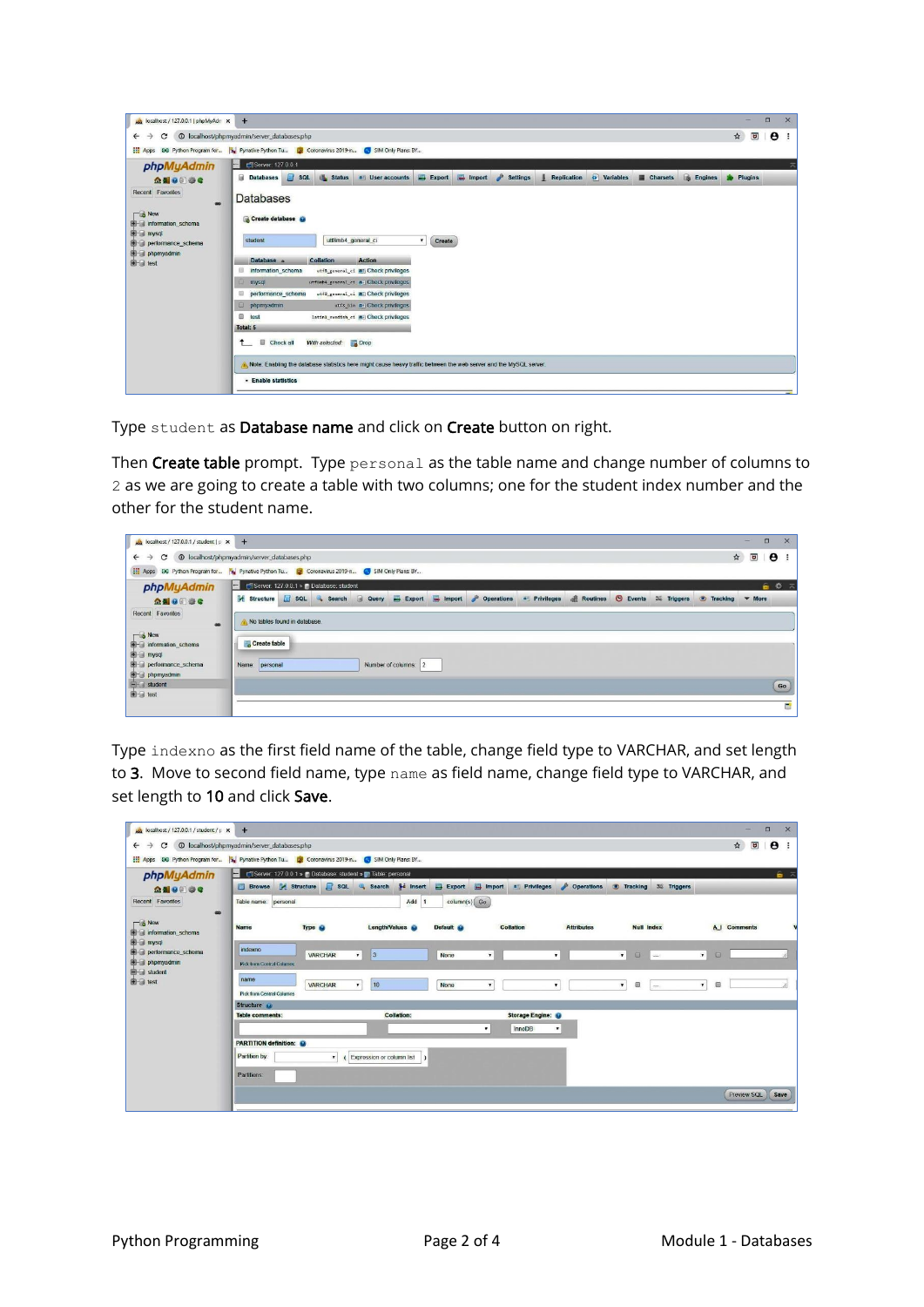Fields of the table 'personal' displayed as below.



Click on the Insert button to enter data to the table.

| $\mu$ localhost / 127.0.0.1 / student / p $\times$                                                                                                                            | $+$                                                                                                                                                | X<br>$\Box$<br><b>Sec</b>                                                             |  |  |  |  |  |  |  |
|-------------------------------------------------------------------------------------------------------------------------------------------------------------------------------|----------------------------------------------------------------------------------------------------------------------------------------------------|---------------------------------------------------------------------------------------|--|--|--|--|--|--|--|
| $\leftarrow$ $\rightarrow$                                                                                                                                                    |                                                                                                                                                    | $\mathbf{\hat{x}}$<br>$\boldsymbol{\Theta}$<br>$\overline{a}$<br>$\ddot{\phantom{1}}$ |  |  |  |  |  |  |  |
|                                                                                                                                                                               | Apps 86 Python Program for By Pynative Python Tu Bo Coronavirus 2019-n G SIM Only Plans: BY                                                        |                                                                                       |  |  |  |  |  |  |  |
| phpMyAdmin                                                                                                                                                                    | Server: 127.0.0.1 » Database: student » III Table: personal<br>H                                                                                   |                                                                                       |  |  |  |  |  |  |  |
| $\Omega$ do o o c                                                                                                                                                             | Browse M Structure & SQL & Search 3 Insert<br><b>D</b> Operations<br>$E$ Export<br>$\Box$ Import<br>a Privileges<br><b>Tracking</b><br>36 Triggers |                                                                                       |  |  |  |  |  |  |  |
| Recent Favorites<br>60<br>$\Box$ New<br><b>Community</b> information schema<br><b>B</b> a mysql<br><b>B</b> -@ performance_schema<br>phpmyadmin<br><b>E</b> -B student<br>New | <b>Null Value</b><br><b>Column Type</b><br><b>Function</b>                                                                                         |                                                                                       |  |  |  |  |  |  |  |
|                                                                                                                                                                               | 001<br>$\pmb{\mathbf{v}}$<br>indexno varchar(3)                                                                                                    |                                                                                       |  |  |  |  |  |  |  |
|                                                                                                                                                                               | Tharindu<br>$\mathbf{v}$<br>name varchar(10)                                                                                                       | Go                                                                                    |  |  |  |  |  |  |  |
|                                                                                                                                                                               | <b>B</b> Ignore                                                                                                                                    |                                                                                       |  |  |  |  |  |  |  |
| <b>+ personal</b>                                                                                                                                                             | <b>Null Value</b><br>Column Type<br><b>Function</b>                                                                                                |                                                                                       |  |  |  |  |  |  |  |
| <b>B</b> at test                                                                                                                                                              | 002<br>$\mathbf{v}$<br>indexno varchar(3)                                                                                                          |                                                                                       |  |  |  |  |  |  |  |
|                                                                                                                                                                               | name varchar(10)<br>$\pmb{\mathsf{v}}$<br>Supun                                                                                                    |                                                                                       |  |  |  |  |  |  |  |
|                                                                                                                                                                               |                                                                                                                                                    | Go                                                                                    |  |  |  |  |  |  |  |
|                                                                                                                                                                               |                                                                                                                                                    |                                                                                       |  |  |  |  |  |  |  |
|                                                                                                                                                                               | Go back to previous page<br>Insert as new row<br>and then<br>۰                                                                                     |                                                                                       |  |  |  |  |  |  |  |
|                                                                                                                                                                               | Preview SQL Reset Go                                                                                                                               |                                                                                       |  |  |  |  |  |  |  |
|                                                                                                                                                                               | <b>TOWS</b><br>Continue insertion with 2                                                                                                           |                                                                                       |  |  |  |  |  |  |  |

Type following data as below. Remove thick on ignore and click on Go button.

## 001 Tharindu 002 Supun

| $\mu$ localhost / 127.0.0.1 / student / p $\times$ | $+$                                                                                                                                                                               | $\Box$<br>$\times$                                                   |
|----------------------------------------------------|-----------------------------------------------------------------------------------------------------------------------------------------------------------------------------------|----------------------------------------------------------------------|
| C<br>$\leftarrow$                                  | © localhost/phpmyadmin/tbl_change.php?db=student&table=personal                                                                                                                   | $\bigstar$<br>$\overline{a}$<br>$\mathbf{e}$<br>$\ddot{\phantom{1}}$ |
|                                                    | [11] Apps  DO Python Program for      $\mathcal{Y}_M$ Pynative Python Tu      20   Coronavirus 2019-n    C   SIM Only Plans: BY                                                   |                                                                      |
| phpMyAdmin                                         | Ell Server: 127.0.0.1 » @ Database: student » [ Table: personal                                                                                                                   | 数 云                                                                  |
| <b>全国9回委员</b>                                      | <b>M</b> Structure<br><b>E</b> rowse<br>$\frac{1}{2}$ insert<br>Import<br><b>D</b> Operations<br>$\sqrt{3}$ sq.<br>$E$ <b>Export</b><br>a Privileges<br><b>Tracking</b><br>Search | 36 Triggers                                                          |
| Recent Favorites                                   | 2 rows inserted.                                                                                                                                                                  |                                                                      |
| $\bullet$<br>$\Box$ New                            | INSERT INTO 'personal' ('indexno', 'name') VALUES ('001', 'Tharindu'), ('002', 'Supun');                                                                                          |                                                                      |
| information schema                                 |                                                                                                                                                                                   | [Edit inline]   Edit   [ Create PHP code ]                           |
| <b>B</b> a mysql<br>performance_schema             | Run SQL query/queries on table student.personal:                                                                                                                                  |                                                                      |
| <b>De phpmyadmin</b>                               |                                                                                                                                                                                   | <b>Columns</b>                                                       |
| <b>B</b> -B student<br><b>B</b> New                | 1  INSERT INTO 'personal' ('indexno', 'name') VALUES ('001', 'Tharindu'), ('002', 'Supun');                                                                                       | indexno<br>$\overline{a}$<br>name                                    |
| <b>Profit personal</b>                             |                                                                                                                                                                                   |                                                                      |
| <b>B</b> -In test                                  |                                                                                                                                                                                   |                                                                      |
|                                                    |                                                                                                                                                                                   |                                                                      |
|                                                    |                                                                                                                                                                                   |                                                                      |
|                                                    | <b>SELECT</b><br>UPDATE<br>DELETE<br>SELECT*<br><b>INSERT</b><br>Clear<br>Format<br>Get auto-saved query                                                                          |                                                                      |
|                                                    | <b>Bind parameters</b>                                                                                                                                                            |                                                                      |
|                                                    |                                                                                                                                                                                   | $\ll$                                                                |
|                                                    | Bookmark this SQL query.                                                                                                                                                          |                                                                      |
|                                                    | □ Show this query here again □ Retain query box □ Rollback when finished 년 Enable foreign key checks<br>  Delimiter                                                               | Go                                                                   |
|                                                    |                                                                                                                                                                                   |                                                                      |